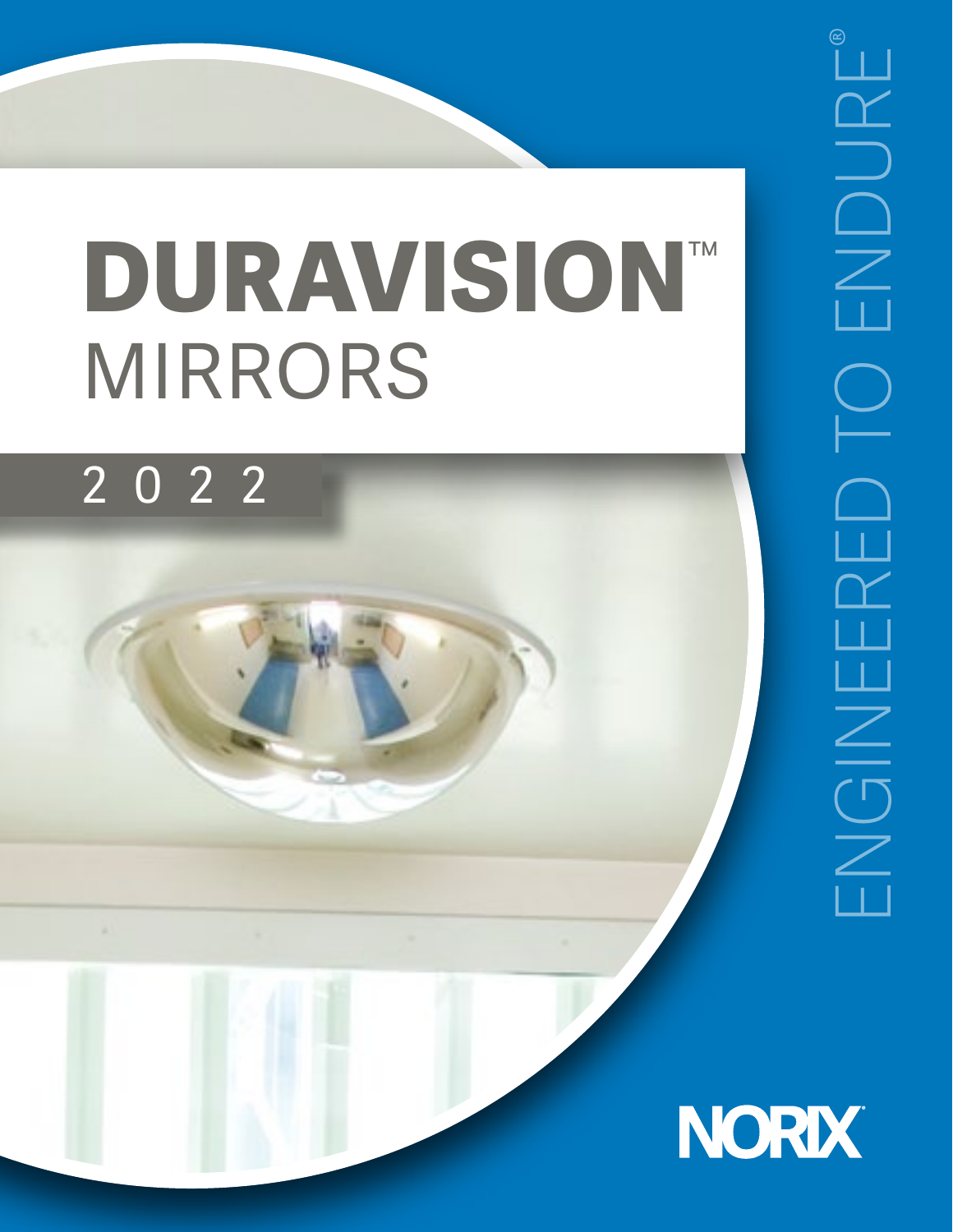## DuraVision<sup>™</sup> Mirror System

DuraVision™ polycarbonate mirrors from Norix® are designed specifically for the challenging conditions found in correctional and mental health facilities. The strength of polycarbonate combined with a solid, full foam backing and a unique steel frame design ensures these mirrors exceed the breakability and tamper resistance of any other product on the market.

## Testing and Certifications

GREENGUARD and GREENGUARD Gold Certified by UL Environment. Product certified for low chemical emissions to UL 2818. UL.COM/GG.

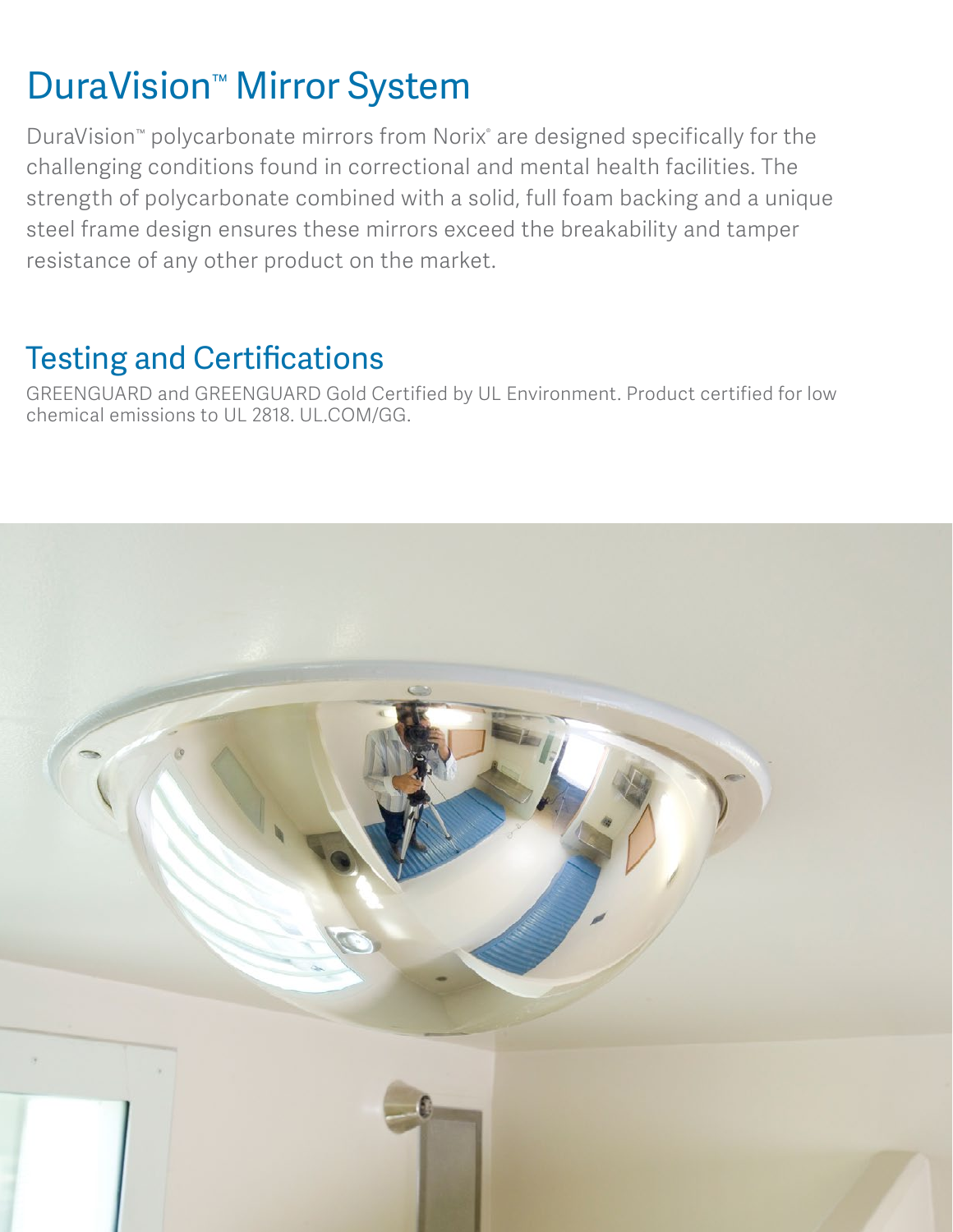#### Eliminating Blind Spots

DuraVision™ mirrors were designed to ensure the safety of facility, staff, inmates and patients. When used in cells and other critical locations, DuraVision™ mirrors permit staff the opportunity to observe blind corners and intersections without putting themselves or others in harms way.

## Line of Sight









Full Dome Half Dome Quarter Dome Quarter Dome Cell Application

## Solving a Problem

Once you identify the blind spot, it's a simple matter of selecting the DuraVision™ mirror best suited to the task.

The half dome mirror is usually the right choice for isolation rooms or cells in order to observe blind corners to the right or left of the entry door.

The 360° visibility of a full dome can be used effectively in open areas or at four way intersections or as a reflector with CCTV equipment.

You'll find the quarter dome efficient and appropriate for corners and L intersections.

We even offer a shallow profile wallmount mirror for those areas where mounting against the ceiling doesn't make sense.

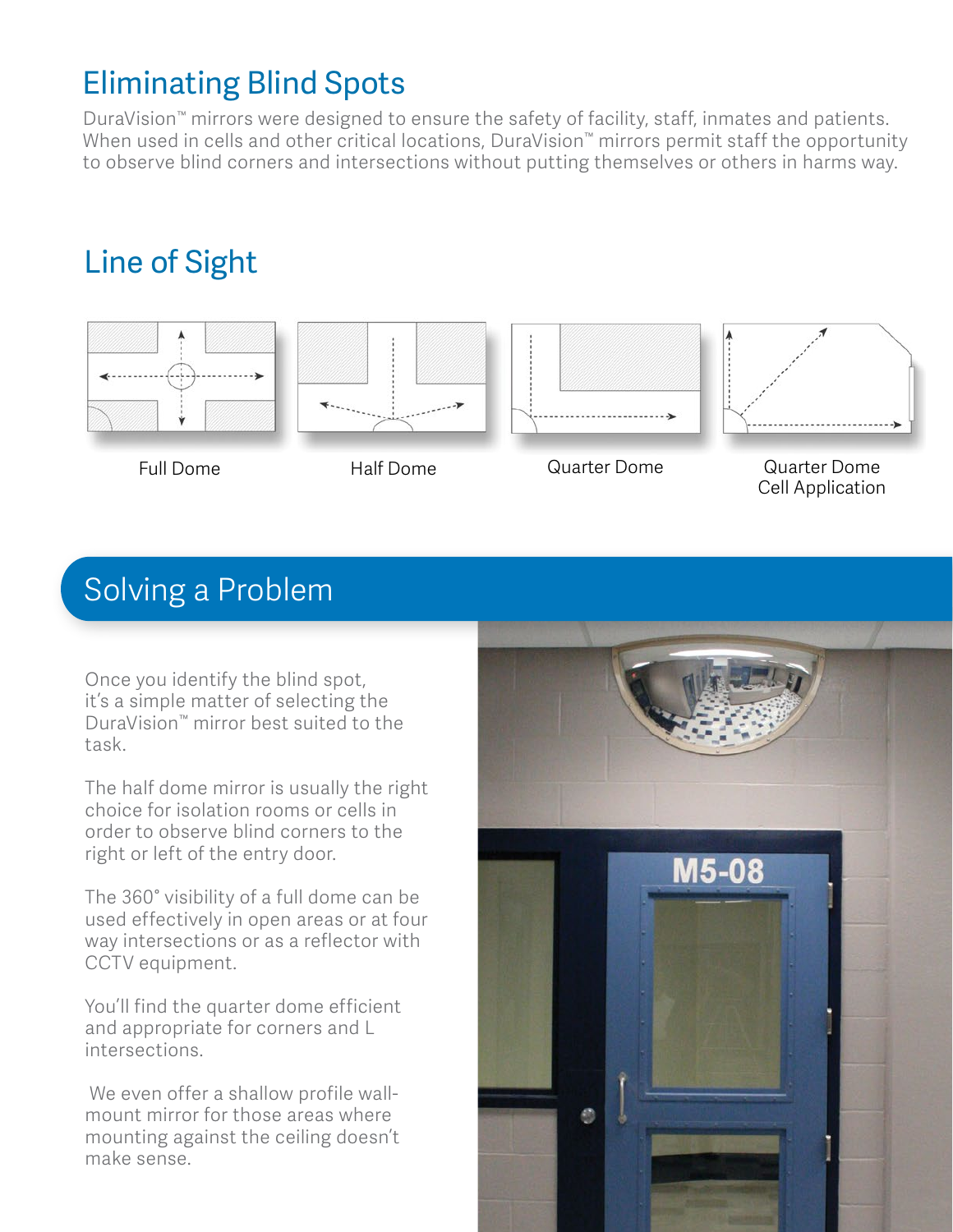## Behind the Reflection

Most convex mirrors you see in commercial establishments and at intersections are made from acrylic. When tested to withstand impact, they'll be the first to break into knife-like shards. Our polycarbonate mirrors, with pure reflective coatings, are premium 3mm grade with a tensile strength of 9,400 psi.

To further enhance the strength, we completely fill the cavity behind the mirror with high-density water blown urethane foam to limit the compression distance, thus eliminating the possibility of breakage from a severe blow. To make sure they stay in place, the DuraVision™ mirror perimeter is fully enclosed in a heavy duty powder coated steel frame that sits flush with the wall and ceiling and features countersunk screw holes to receive tamper-resistant fasteners.



## Norix® Installation Services

Norix® intensive-use furniture is safe, secure and built to last… providing outstanding long-term value and peace of mind for your staff. For facilities not using contractors or consultants, it makes sense to reinforce the benefits of the furniture with an installation from Norix°.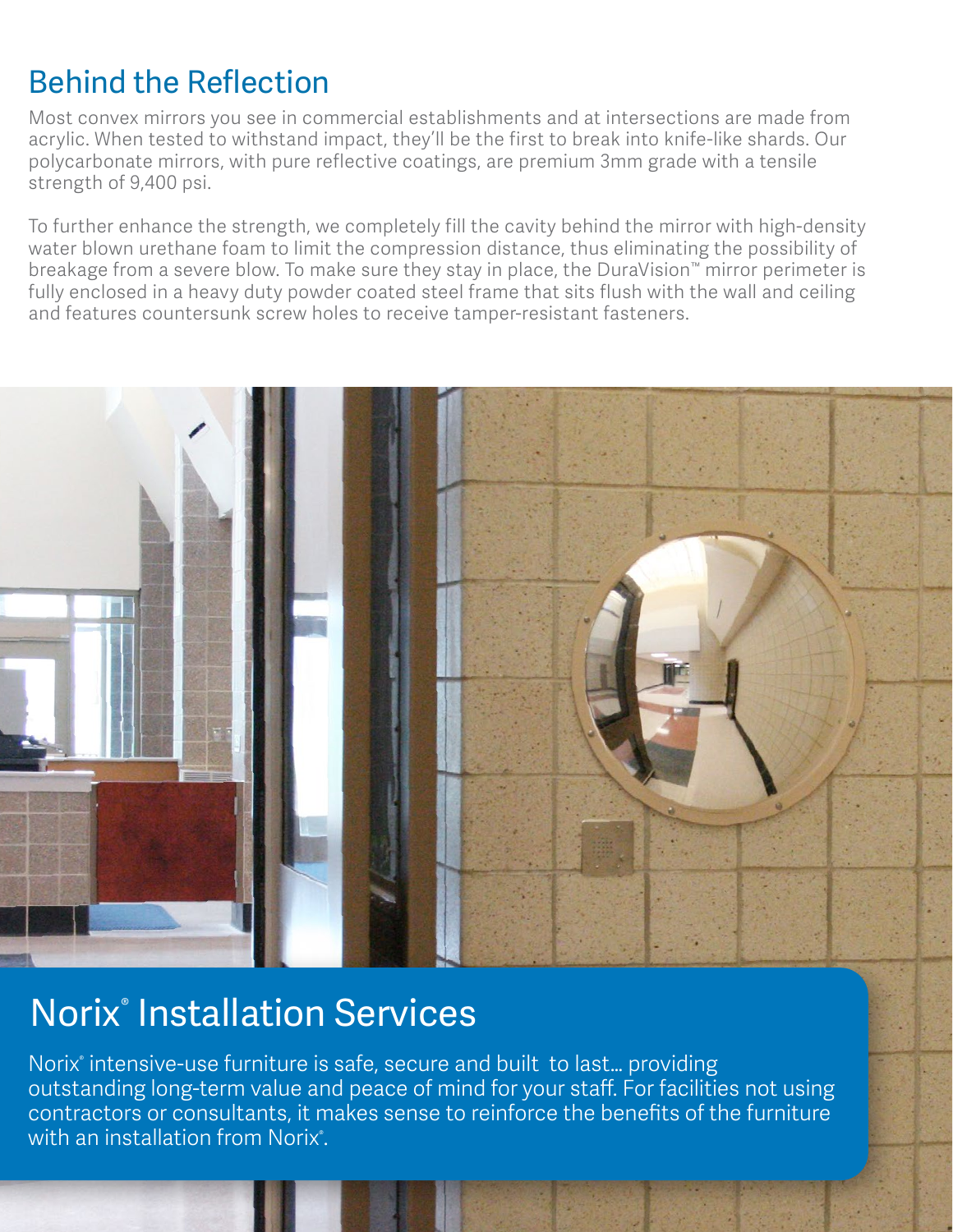

#### Full Dome

**Model #MFD-18**

**Dimensions: Overall:** 20"Diameter x 6.8"D **Mirror:** 18" Diameter **Weight:** 6.2 lbs

#### **Model #MFD-24**

**Dimensions:** 

**Overall:** 26"Diameter x 8.5"D **Mirror:** 24" Diameter **Weight:** 9.8 lbs



## Half Dome

**Model #MHD-18 Dimensions: Overall:** 5.5"D x 20"W x 10"H **Weight:** 5.8 lbs

**Model #MHD-24**

**Dimensions:** 

**Overall:** 7"D x 25.8"W x 13"H **Weight:** 8.1 lbs

**Model #MHD-36 Dimensions: Overall:** 7.5"D x 37"W x 19"H **Weight:** 13.9 lbs



## Quarter Dome

#### **Model #MQD-12**

**Dimensions:** 

**Overall:** 13.5"D x 19"W x 9.5"H **Weight:** 7.2 lbs

#### **Model #MQD-18**

**Dimensions:** 

**Overall:** 19"D x 27"W x 9"H **Weight:** 9.5 lbs



#### Wall Mirror - Rectangle

#### **Model #MFSST-REC-1620**

#### **Dimensions:**

**Overall:** 0.25"D x 16"W x 20"H **Mirror:** 14"W x 18"H **Weight:** 6.8 lbs



## Wall Mirror - Round

#### **Model #MFSST-RND-1600**

#### **Dimensions:**

**Overall:** 16" Diameter x 0.25"D **Mirror:** 14" Diameter **Weight:** 4.6 lbs